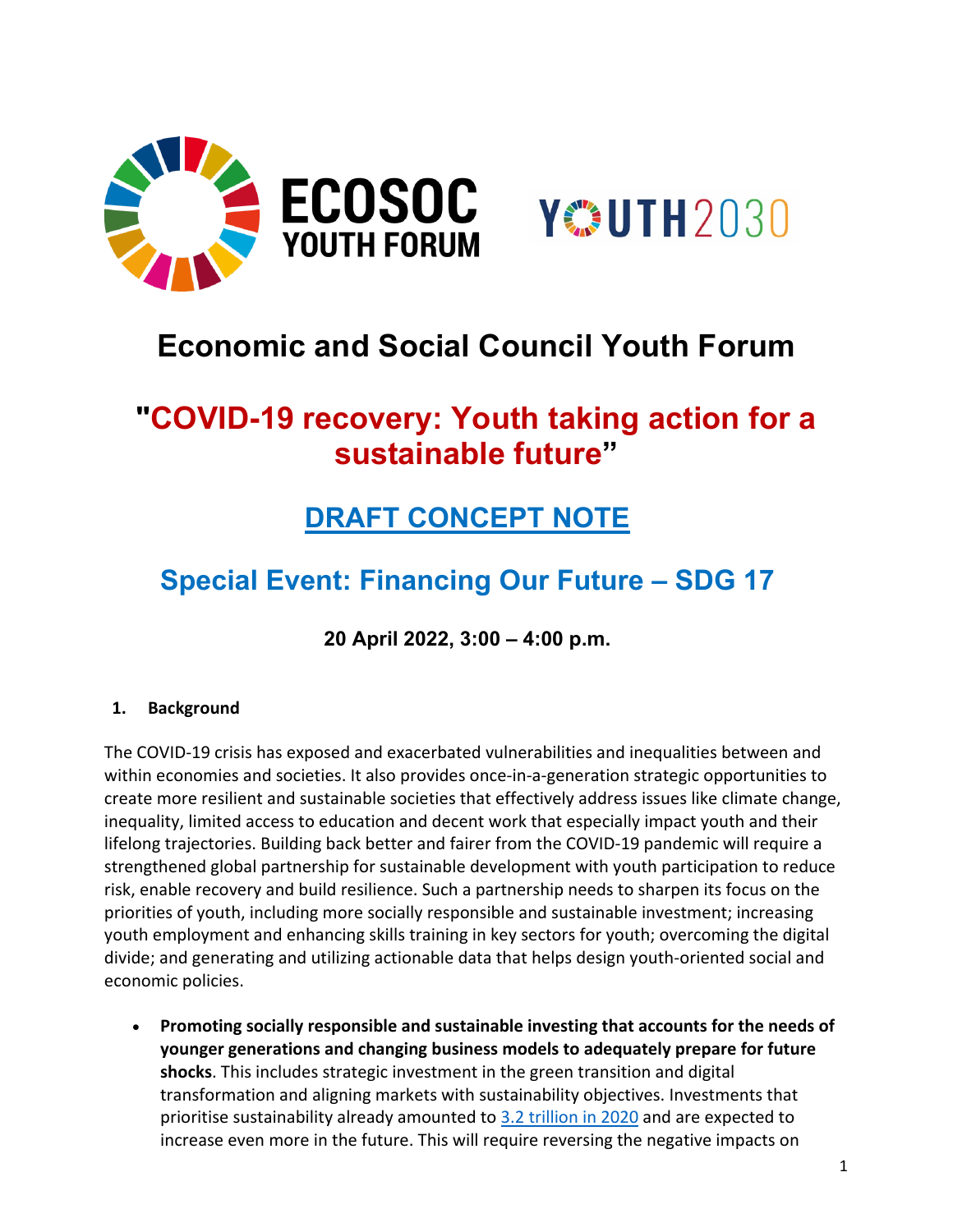investments caused by the pandemic, including decreases in key productive investments by as much a[s 69 per cent in natural capital](https://unctad.org/system/files/official-document/wir2021_en.pdf) (e.g., agriculture, natural resources) and 66 percent in human capital (education, health, water and sanitation) between 2019 and 2020. It will also require targeted, high-impact financing and investment, both domestic and international, in future generations.

- **Investment and capacity development to strengthen skills and training in key sectors, like healthcare, technology, service sectors for both wage and self-employment, will empower and equip youth toward achieving sustainable development.** 38 percent of young people globally express uncertainty about their future prospects, including in education and employment. The COVID-19 pandemic reduced global youth employment by [8.7 per cent in 2020](https://www.ilo.org/emppolicy/pubs/WCMS_795479/lang--en/index.htm) compared with 3.7 per cent among adults. Young women experienced greater employment losses, particularly in Latin America. Most of those losses translated into inactivity, raising the number of young people not in employment, education or training. Economic recovery needs to strengthen youth employment and youth employability, which will require youth to have the skills and training that responds to emerging needs and risks.
- **Investing in digital infrastructure and literacy, especially in rural areas and LDCs, will ensure that young people can benefit from the increasingly digitalized and globalized economy**. In the LDCs, just [34 per cent of youth](https://www.itu.int/en/ITU-D/Statistics/Documents/facts/FactsFigures2021.pdf) aged 15-24 are connected to the internet, whereas the global average for youth connectivity is 71%. The digital divide for young people has underscored how limited access to technology impacts youth education, employment and training opportunities.
- **Strengthening and considering youth-generated data, knowledge, perspectives and research**. As the pandemic showed, policy responses cannot yield sustained benefits without being founded on up-to-date evidence. Youth-led research opens the space for youth to voice their perspectives, engage in action and inform policymaking. Research efforts with, by and for youth provide novel approaches to generating intergenerational and multistakeholder partnerships to address development challenges and contribute to addressing the significant decrease in youth engagement in public affairs during the pandemic (33 per cent globally; 40 per cent for low-income countries; and 28 per cent for high-income countries per ILO data of 2020). This is compounded by ongoing structural challenges to youth civic engagement, such as age-based limitations in legislation, restrictions of civic space, and perceptions about the role of youth in society.

#### **2. Objectives**

This multi-stakeholder dialogue will have two objectives, building on the lessons from the pandemic. It will explore:

• how means of implementation at the national and international levels can have a greater impact on youth;